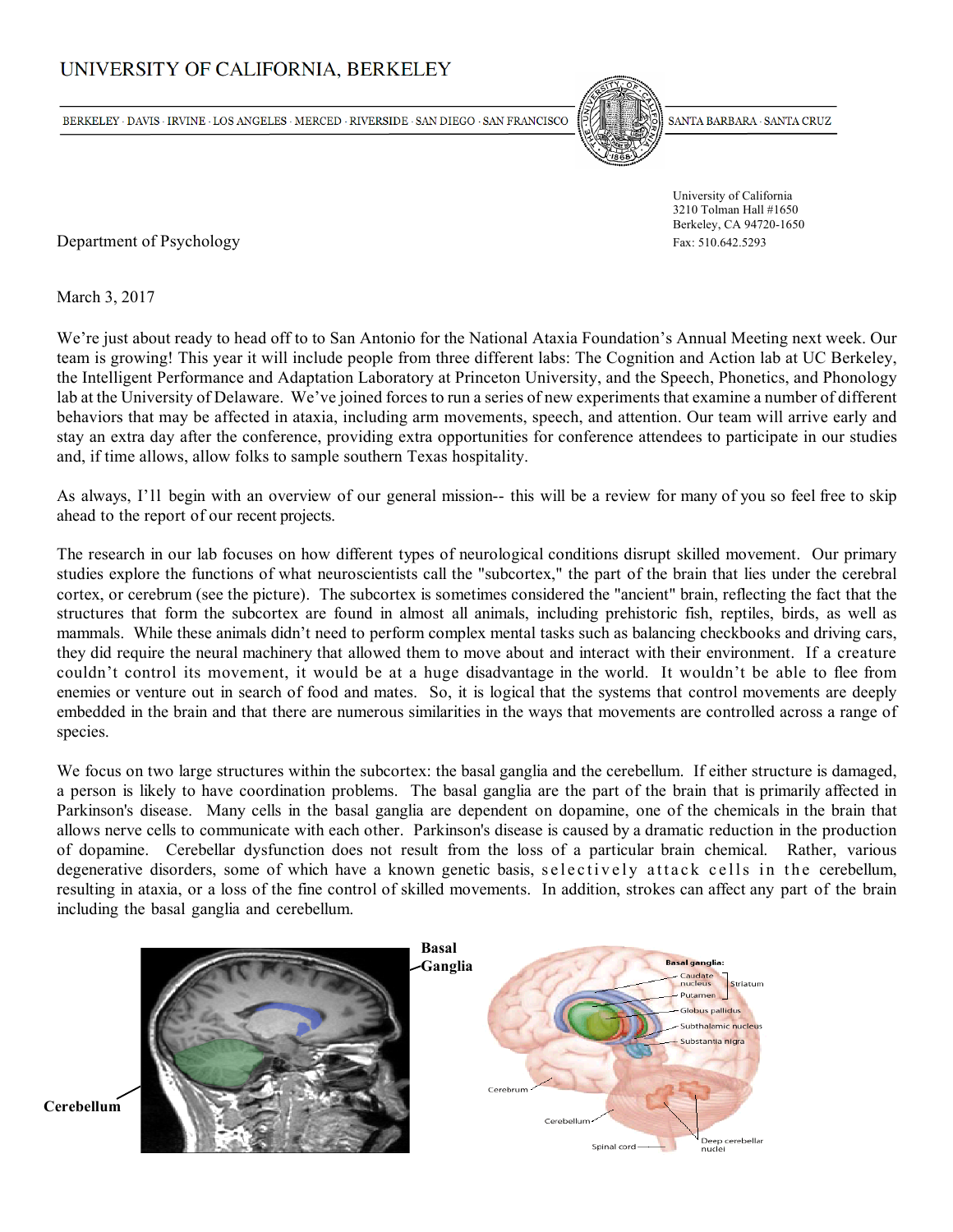Those of you who have participated in our studies for many years know that we are working on several different projects, which might, at times, seem completely unrelated. Nonetheless, there are a number of central themes that guide our work. Most prominent is our goal to understand how the brain produces skilled movements. Note that I talk about how the "brain" produces these actions. Obviously the muscles are also important; you wouldn't be able to walk, talk or type on a computer if the neural signals were unable to activate the muscles. But much of what determines whether a movement is clumsy or skilled has more to do with the brain than the body. An expert tennis player cannot simply stand in the center of the court and swat at the ball as hard as he can. Rather, much of the expertise involves anticipating where the opponent's shot will land, glancing up to see which part of the court is open, and adjusting the stroke to give the ball just the right spin, speed, and direction. The same holds true for basketball; the professionals can all make shots from just about any place on the court when unguarded in practice. The real challenge is in making that shot when there are nine other—rather large—bodies scattered about the court. In any sport, or in fact, our everyday activities, skilled action requires accurate perception and memory. Thus, our lab doesn't study motor control in isolation, simply looking at how people activate and control their muscles. Rather, as the name Cognition and Action implies, we study action from a broad perspective, trying to see how skill builds on so many aspects of our mental abilities.

Let me now turn to an update of some of the most recent results to emerge from our studies.

#### **1. The Cerebellum and Predictive Control in Speech.**

We are continuing with a line of work we started a few years back on speech motor control. Here we are investigating why people with ataxia have slowed speech, and difficulty controlling the pitch and loudness of their voice. Our studies have been examining two, related issues in speech motor control, feedforward and feedback control, building on ideas developed in the study of arm movements. Consider what happens when you reach and grasp a glass of water. Your brain sends commands down the spinal cord to activate your muscles that will first cause your arm to first move forward and then close your fingers around the glass. The timing between these two events is tightly coordinated. How is this achieved? One idea would be that you use feedback from your arm and eyes to determine when the arm is positioned so that you can grasp the glass. However, feedback takes time—the signals must be transmitted from the arm and eyes to the brain and then processed. If we were solely dependent on using feedback in a continuous manner, our movements would be much slower. An alternative is that we control movements in a predictive manner, or what is called feedforward control. That is, the brain sends the motor commands to make the arm move forward and predicts, based on those commands, when it will be appropriate to close the fingers around the glass. It is this predictive capability that allows movements to be so fluid and coordinated. By this view, one of the key problems in ataxia is a disruption of predictive control. People with ataxia have difficulty generating accurate predictions and thus either produce errors in their movements or have to slow down, relying on feedback to coordinate their movements.

We have conducted a number of studies over the past two years looking at the ideas of feedforward and feedback control in speech. Speech is obviously one of the most amazing of human capabilities, allowing us to communicate about the past, present, and future. The movements of our lips, tongue, and jaw required to produce speech are very fast—some are only 100 ms long! These movements are so fast that they often finish in less time that it takes us to process the sound of our own speech. This means we can't rely on feedback to determine if we produced the right words, but must use some form of predictive, or feedforward control. Our studies have shown that people with ataxia have difficulty in feedforward control. Indeed, one reason they might slow down when speaking is because of this difficulty. A corollary of this idea is that they may be very reliant on feedback control. Indeed, people with ataxia may rely on feedback control to compensate for feedforward control. This would suggest that the cerebellum is not essential for feedback control, a hypothesis we have recently tested and confirmed in our studies of ataxia. We are now taking these ideas and asking if a similar picture holds for arm movements. We will be testing this idea at NAF this year, comparing feedforward and feedback control in reaching. This project involves a collaboration between Ben Parrell, a former post-doc in the lab who is now an assistant professor at the University of Delaware, and researchers at the University of California, San Francisco.

#### **2. The Cerebellum and Temporal Predictions in Perception**

Predictive control is important not only over what we do, but also over when we do it. Whether dancing, playing tennis or tying shoelaces, humans are constantly anticipating when an action should be produced or anticipating the movements of other individuals. While quite a few studies have shown that people with ataxia have difficulty in producing well-timed movements or even in judging the passage of time, our new research is focusing on how well individuals with ataxia can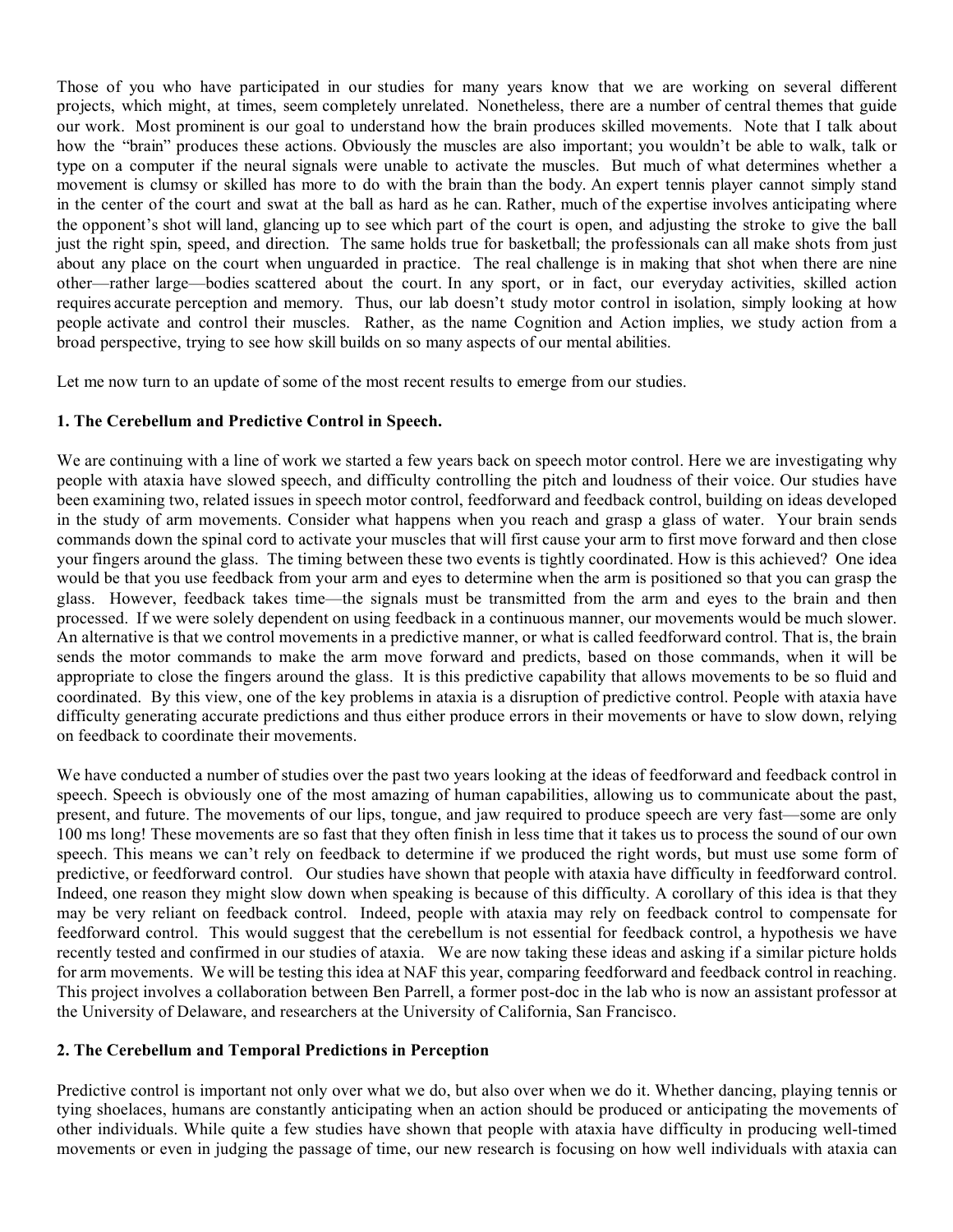make temporal predictions more generally. Here we are comparing two types of temporal predictions. For one type, the temporal prediction is based on a single interval, the sort of thing you might do when waiting for a traffic light or, in baseball, when judging when to swing at a pitched ball. In the other type, the temporal prediction can be based on a rhythmic sequence of events; for example, when listening to music, we can anticipate a particular sound at a particular time because of the rhythm. We have found that individuals with ataxia have difficulty with the interval form of timing, but seem to be fine in using rhythmic information to make temporal predictions. In our ongoing work, we are now exploring this question with a technique called electroencephalography (EEG). For this procedure, we place simple recording devices on the participant's head that can measures electrical activity generated by the brain. Research with neurologically healthy individuals has identified several distinct patterns of brain activity that are relevant to different stages of temporal predictions. Our new research involving people with ataxia will help us understand how the cerebellum contributes to these predictions.

### **3. How does the cerebellum support the cerebral cortex in learning new motor skills?**

Historically the cerebellum has been thought to play a role in the more implicit, or unconscious, aspects of motor learning. In contrast, the cerebral cortex has been associated with more explicit, or conscious aspects of learning. For example, when learning to play tennis, a coach can describe the various steps required to serve. We might internally use this information to explicitly "talk" our way through the serve— "toss ball, swing arm, step forward and follow through." With practice, our movements become more automatic, or implicit. By this view, the cortex plays a critical role in the early stages of learning and the cerebellum takes over as skill progresses.

However, our recent work has revealed that the cerebellum may also be important in the explicit parts of motor learning. To study this, we have been asking people to report what they are doing at various stages when they are learning a new motor task. In this way we not only observe their changes in performance over time, but also have a record of the strategies they are using to modify their movements. The results suggest that this strategic aspect of motor learning may also be compromised in individuals with ataxia. Interestingly, people with ataxia have no difficulty using a strategy if directed by the experimenter. That is, they are capable of modifying their movement commands if given information about how to do this. The problem, though, is in spontaneously coming up with the right strategy. To use our tennis example, our results would suggest that people with ataxia can benefit from coaching—but if they don't have a coach directing them, they have trouble figuring how the right strategy to use.

An unanswered question is whether the difficulty in self-discovery reflects a more "cognitive" problem associated with ataxia or if this is secondary to the motor problems associated with ataxia. It may be that people with ataxia can generate strategies but because of their movement problems, they have trouble deciding if the strategy was appropriate. We are planning new experiments to address this question, part of our ongoing interest in understanding how the cerebellum works with the cerebral cortex to learn new movement patterns, as well as keep learned patterns well coordinated.

## **News from CognAC**

As always, I want to pass along the latest news about the current and past members of the Cognition and Action Lab. The biggest news comes from former member, Ryan Morehead, who is now a post-doctoral fellow at Harvard University. Ryan was visiting with his girlfriend this past month and took the opportunity of a return trip to California to propose! In fact, he did the deed on the rooftop right outside our lab. We're now looking forward to his and Mallory's wedding in September.

Other past members are doing well. Jordan Taylor is finishing his 6<sup>th</sup> year as a professor at Princeton University and his lab is doing all sorts of great projects. Some of you may get to work with Sam McDougle, a member of his lab at this year's NAF. Jordan is doing ataxia research around New Jersey/New York through his collaborations with neurologists at Johns Hopkins University in Baltimore and Columbia University in New York City. Be sure to contact him if you are in the area, http://www.princeton.edu/~ipalab/. Ben Parrell is in his second year as a professor at the University of Delaware. He won't be joining us at NAF this year, but we continue to work together on the studies of dysarthria of speech.

Our Berkeley team continues to thrive. Assaf Breska who received his Ph.D. from Hebrew University in Israel will be returning to NAF to coordinate our activities at the conference. He is bringing his EEG equipment to the conference so look for him if you want to see how "alive" your brain is. Assaf will be joined by Hyosub Kim, a post-doc in the lab who received his Ph.D. in rehabilitation sciences from the University of Illinois. This is Hyosub's first trip to NAF and he'll be running a new reaching study. Rounding out our NAF team will be Sam McDougle from Princeton and two undergraduates